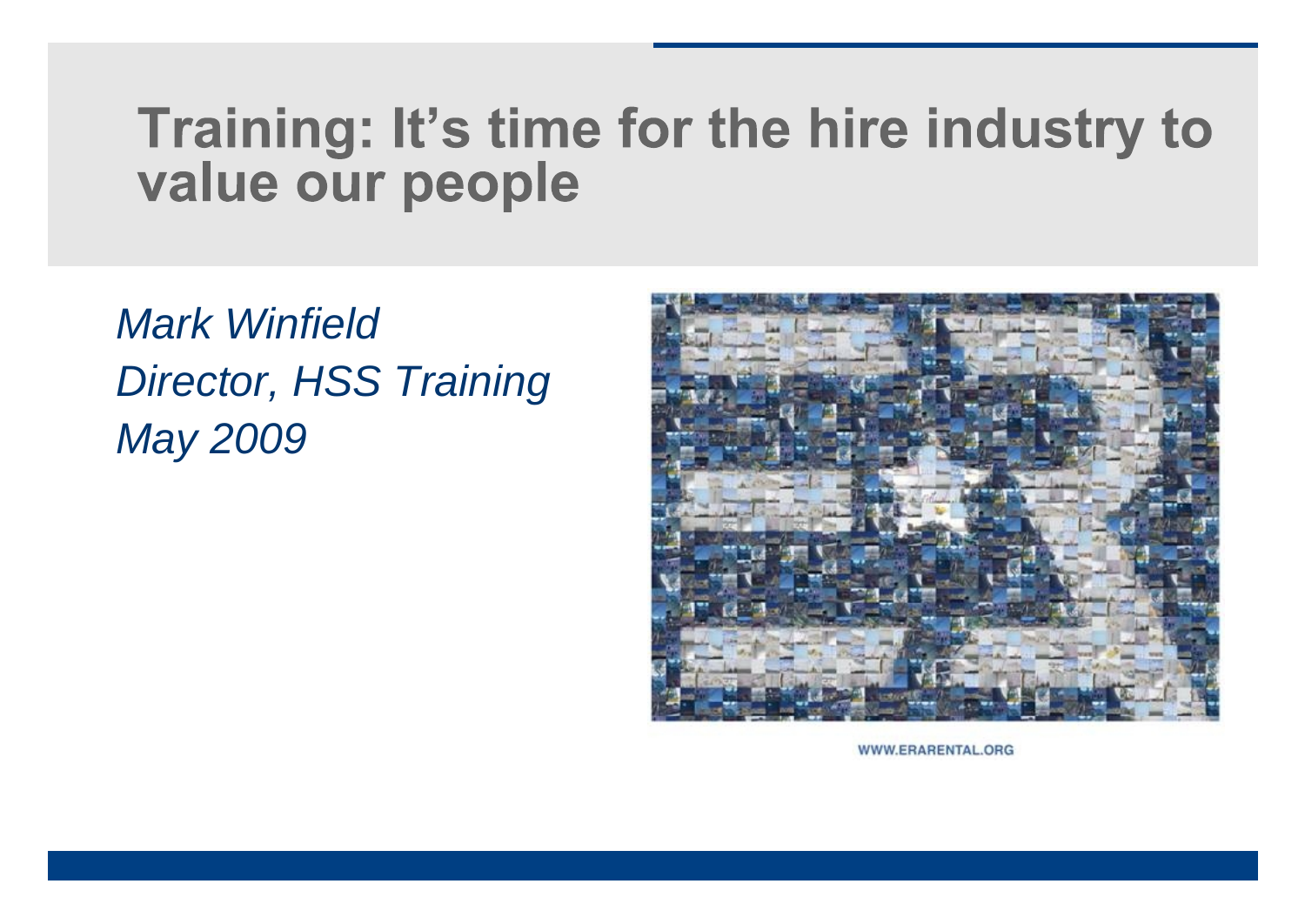

### Training is more important than ever

- n We live in extraordinary times
- n Now more important than ever to invest in people
- n Hire demands a lot from its people
	- <sup>n</sup> complex operations
	- <sup>n</sup> huge H&S commitment
	- <sup>n</sup> massive product knowledge
	- <sup>n</sup> the ability to react at short notice
- n Time for our industry to be proud of our people and proud of itself
- n Customer-focus absolutely central in a downturn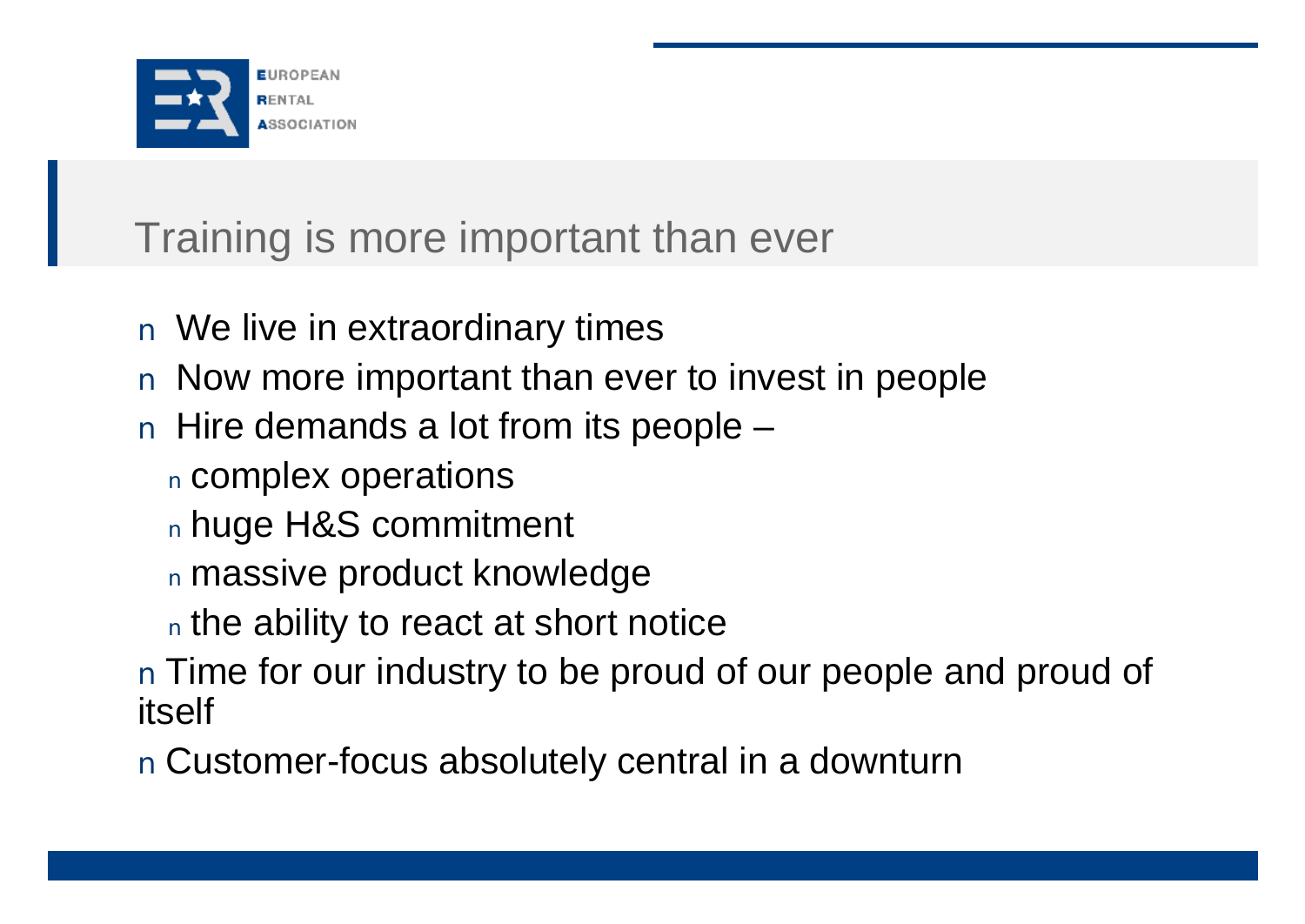

#### What do we do?

n Invest in people from induction to senior management

n Drive customer focus through every training programme

n Offer real opportunity for progress through our large supércentres

n Measure performance via "getting results" and " doing it the right way"

n Adopt an informal, ambitious, customercentric culture

n Promote from within and drive continual talent and performance

n Lead from the top – lots of contact with senior management



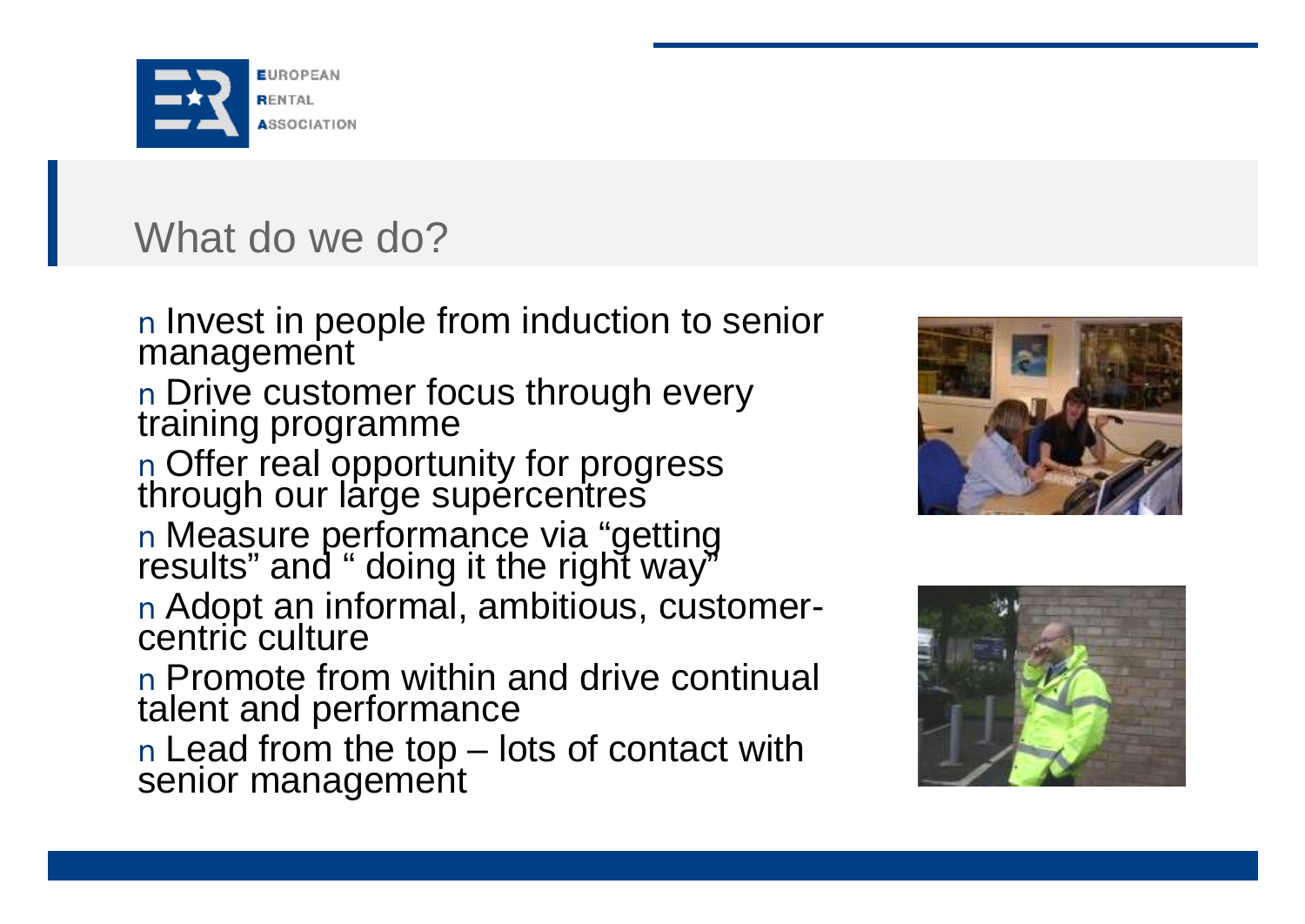

### We take our social responsibilities seriously...

- n Employee volunteering programme
- n Charity programme nationwide
- n Environmentally-conscious and certified to ISO14001 n Work with City Gateway to take apprentices from NEET communities to become our managers of the future

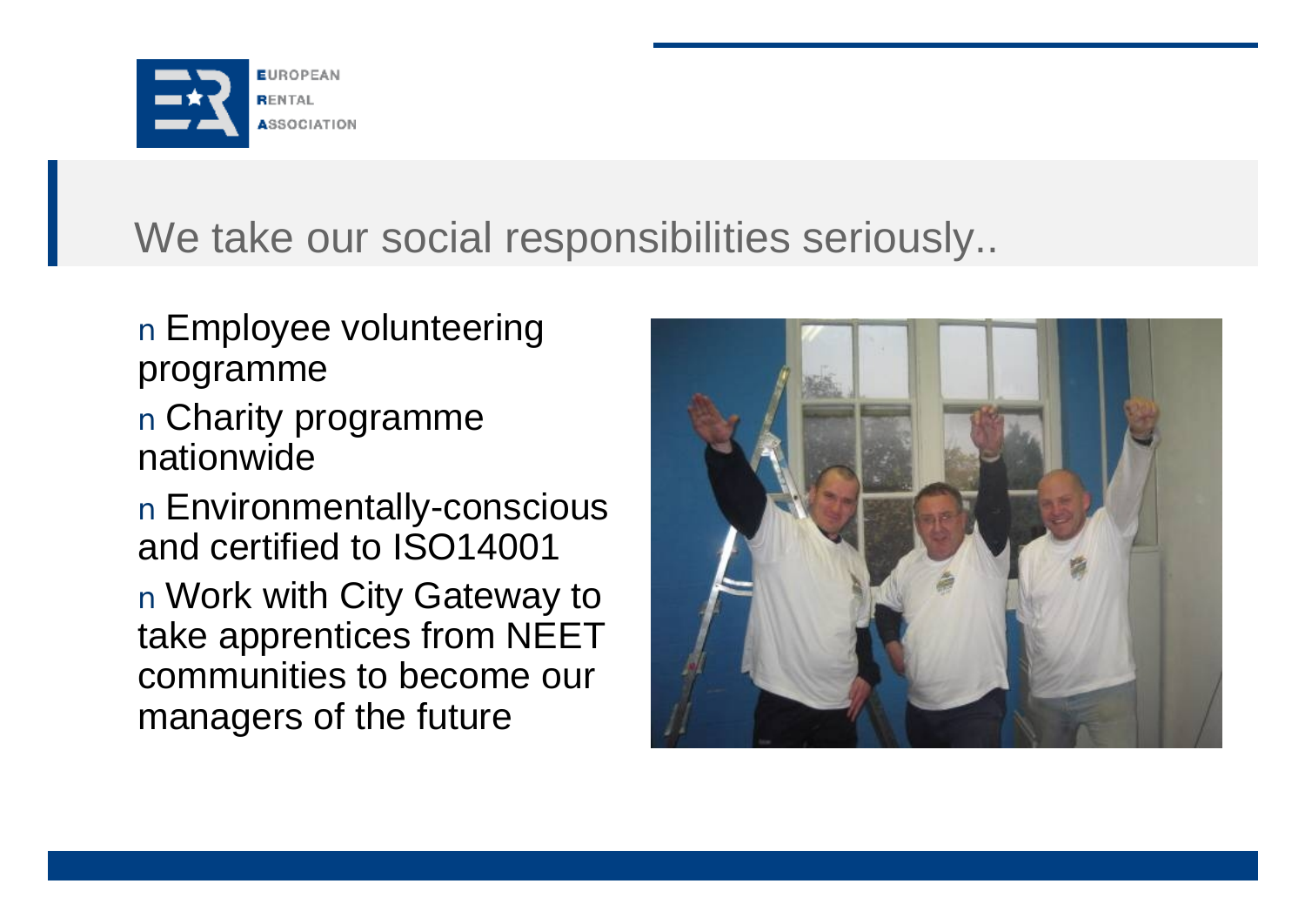

## Health & Safety at the heart of what we do

<sup>n</sup> Our training company with 19 dedicated centres nationwide

<sup>n</sup> Full range of industry-recognised technical, safety to meet individual and corporate training needs

<sup>n</sup> Training delivered at customer premises – full bespoke course development

<sup>n</sup> Over 100 specialist courses delivered by fullyaccredited trainers

<sup>n</sup> 3,500 courses a year training 5 – 6000 corporate delegates











ıebosh

Anne